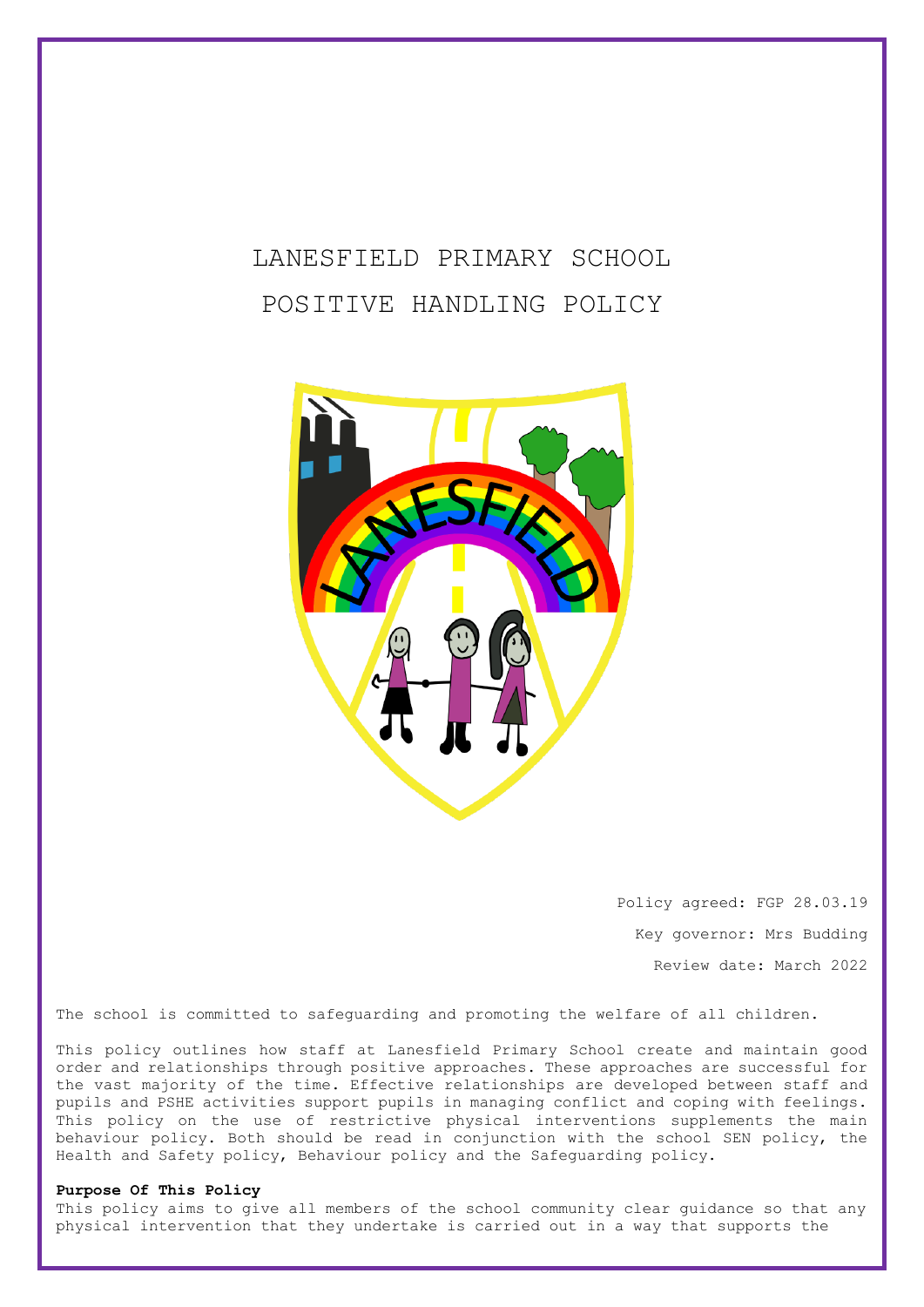values and principles described above. In particular, it aims to describe the circumstances in which restrictive physical intervention is an appropriate response and how staff at the school will fulfil their responsibilities in those circumstances. The Head Teacher will be responsible for ensuring that staff, Governors and parents are aware of the policy. She will ensure that any necessary training/awareness-raising takes place so that staff know their responsibilities. The Education and Inspections Act 2006 and the DfE Guidance Use of Reasonable Force July 2013 have been used to inform this policy.

Objectives:

- To maintain the safety of pupils and staff.
- To prevent serious breaches of school discipline.
- To prevent serious damage to property.

#### **Physical Touch**

The staff at Lanesfield Primary School believe that physical touch is an essential part of human relationships. In our school adults may well use touch to prompt, to give reassurance or to provide support in PE. Examples of where touching a pupil might be proper or necessary are: holding a hand, comforting a distressed pupil; giving praise or congratulation; demonstrating how to use equipment, demonstrating or supporting exercises or techniques during Physical Education; to give First Aid. Staff need to be aware of sensitivities associated with any form of physical contact with pupils.

#### **Definitions**

Control means either passive physical contact (standing between pupils) or active physical contact (leading a pupil by the hand or arm). Restraint means to hold back physically or to bring a pupil under control. It is when staff physically prevent a pupil from continuing what he/she was doing when told to stop or when involved in a fight.

#### **Non-Restrictive Physical Interventions**

Either where the child's movement is not restricted or where the child is held supportively but such that they will be released immediately should they so wish. (As already stated touch/physical contact is a small but important and natural part of teacher-pupil relationships in our school.)

#### **Restrictive Physical Interventions**

Prevent, impede or restrict movement or mobility.

#### **Reasonable Force**

Force is used either to control or restrain. Reasonable means using no more force than is needed. All members of school staff have a legal power to use reasonable force.

What the law says: *When is restrictive physical intervention permissible? Section 93 of the Education and Inspections Act 2006 enables school staff to use such force as is reasonable in the circumstances to prevent a student from doing, or continuing to do, any of the following: a) Committing any offence (or for a student under the age of criminal responsibility, what would be an offence for an older pupil); b) Causing personal injury to, or damage to the property of any person (including the student himself); or c) Prejudicing the maintenance of good order and discipline at the school or among any pupils receiving education at the school, whether during a teaching session or otherwise.* 

#### **Risk assessment**

The use of a restrictive physical intervention will be the outcome of a professional judgement made by staff on the basis of this school policy. It is avoided whenever possible and will not be used for staff convenience. Restrictive physical intervention will only be considered if other behaviour management options have proved ineffective or are judged to be inappropriate (or in an emergency situation). Before deciding to intervene in this way, staff will weigh up whether the risk of not intervening is greater than the risk of intervening. Any actions will be carried out with the child's best interests at heart.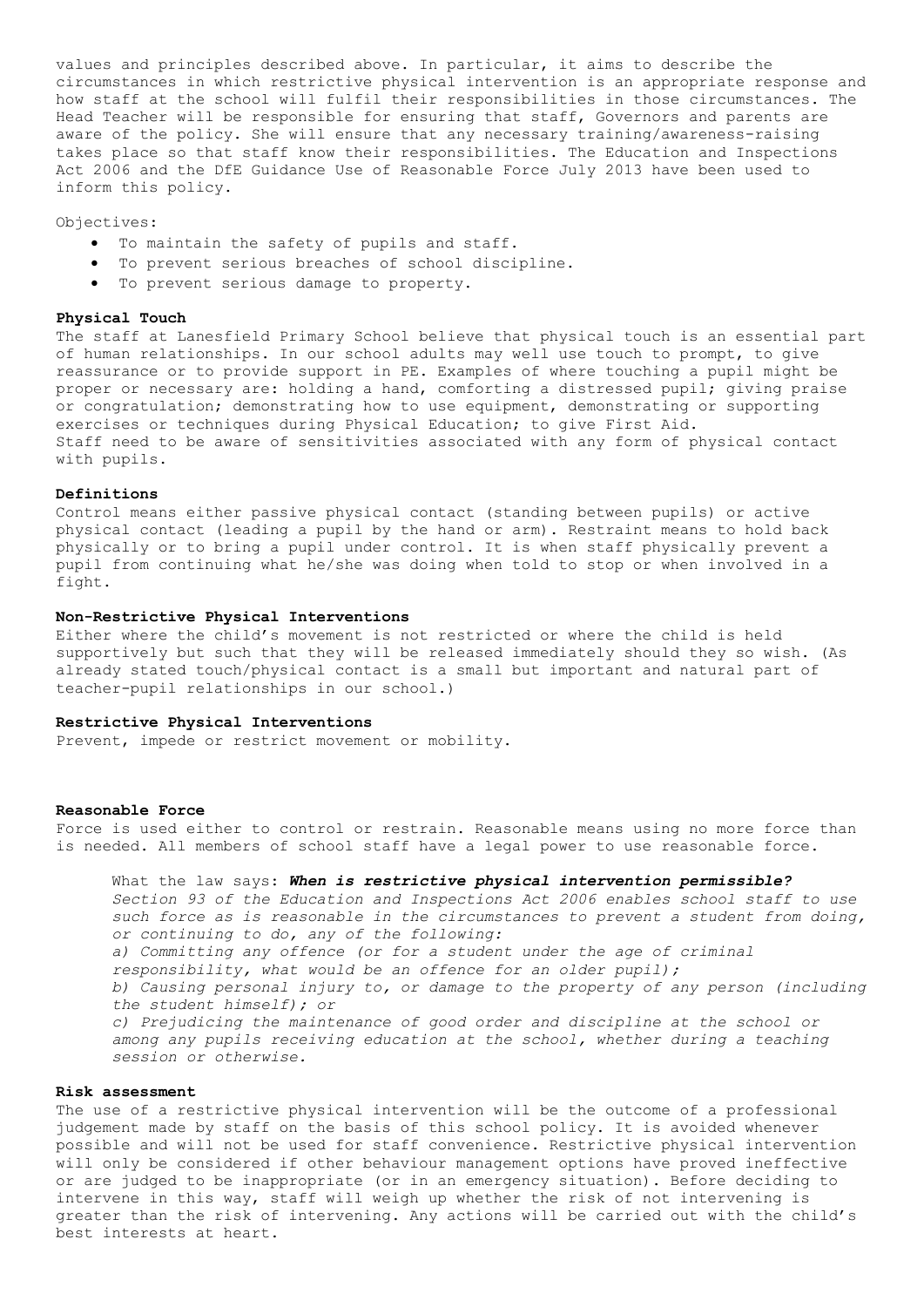Physical intervention will never be used to punish a pupil or cause pain, injury or humiliation. Staff are not expected to intervene physically against their better judgement nor are they expected to place themselves at unreasonable risk. In such circumstances, they must take steps to minimise risks. For example, by removing other pupils and calling for assistance. Supply staff will not be authorised to use restrictive physical interventions. Parents and volunteers in the school are not given authorisation.

Staff from the local education authority may have their own policies about the care and control of pupils but, whilst on the premises, they will be expected to be aware of, and operate within, the policy of this school.

#### **How Staff Might Intervene**

When a restrictive physical intervention is justified, staff will use 'reasonable force'. This is the degree of force 'warranted by the situation'. It will 'be proportionate to the circumstances of the incident and the consequences it is intended to prevent'. Any force used will always be the minimum needed to achieve the desired result and for the shortest amount of time. During an incident the member of staff involved will tell the pupil that his or her behaviour may be leading to restraint. This will not be used as a threat or said in a way that could inflame the situation. Staff will not act out of anger or frustration. They will try to adopt a calm, measured approach and maintain communication with the pupil at all times.

#### **The place of restrictive physical intervention within broader behavioural planning**

If, through the school's special needs assessment procedures, it is determined that a restrictive physical intervention is likely to be appropriate to help a pupil make progress, a risk assessment will be carried out.

If appropriate, an individual positive handling plan will then be drawn up for that pupil (see Appendix A). This plan will aim to reduce the likelihood of the need for restrictive physical intervention as well as describing how such intervention will be carried out. This plan will be discussed with parents/carers. Before the risk assessment is implemented, any necessary training or guidance will be provided for the staff involved. The Head Teacher or SENDCo will be responsible for establishing staff needs and for organising necessary training.

#### **Recording and Reporting Significant Incidents**

## This part of the guidance is statutory

The Governing Board must ensure appropriate procedures are in place for recording and reporting significant incidents where a member of staff has used a restrictive physical intervention on a pupil.

After the use of an unplanned restrictive physical intervention, the following steps will be taken.

- Details of the incident will be recorded by all adults involved immediately on the positive handling incident report form (see Appendix B).
- $\triangleright$  Recording will be completed within 12 hours whenever possible. Staff will be offered the opportunity to seek advice from a senior colleague or professional representative when compiling their report.
- Any injuries suffered by those involved will be recorded following normal school procedures.
- $\triangleright$  The Head Teacher will check that there is no cause for concern regarding the actions of adults involved. If it is felt that an action has 'caused or put a child at risk of significant harm' the Head Teacher will follow the school's child protection procedures and also inform parents/carers.
- Parents/carers will be informed by the Head Teacher/SENCO on the day of the incident or as soon as is practicable.
- Parents/carers will be offered the opportunity to discuss any concerns that they may have regarding an incident.
- $\triangleright$  Support/debriefing will be available for adults and pupils who have been involved in any incident involving restrictive physical interventions.

Arrangements for recording and informing parents in the case of a planned restrictive intervention will be followed as agreed beforehand but broadly will follow the same pattern as above. The Senior leadership Team will use the records kept to analyse patterns of behaviour and so decide whether responses are being effective. The Head Teacher will report this information in the termly Head Teachers report.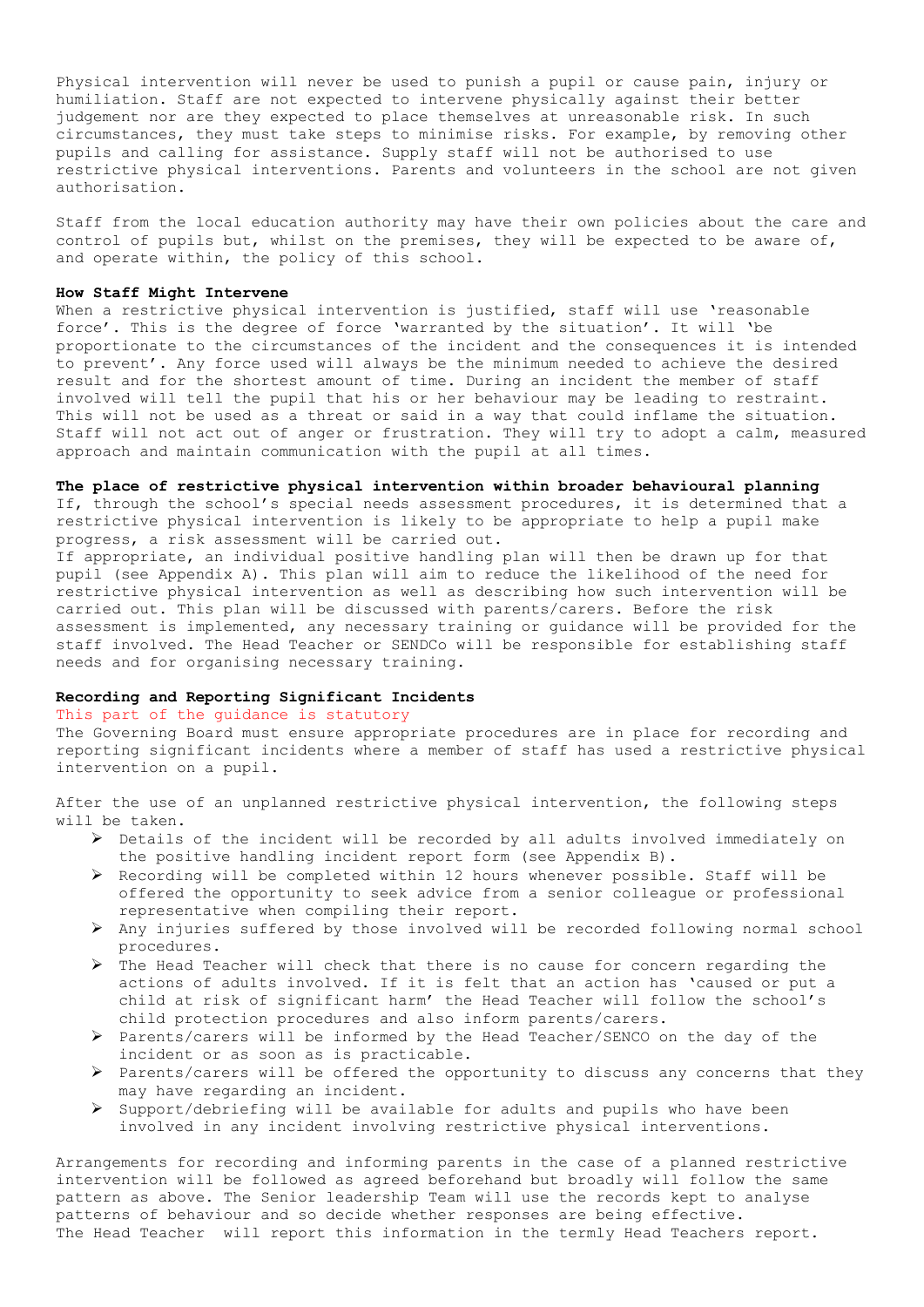### **Complaints procedure**

If a complaint is made the school's complaints procedure and guidance on dealing with allegations of abuse by staff will be followed.

#### **Monitoring, Evaluation and Review**

The effectiveness of this policy will on going and carried out by the SLT. This policy will be evaluated and reviewed in line with the Behaviour Policy and any new legislation and guidance provided by the DfE.

## **Appendix A**

## **LANESFIELD PRIMARY SCHOOL**

| Name:                                                                         | D.O.B       |                  |          |            | Class + Teacher |                |                  |                                  |                | Year group      |              |                 |                 |
|-------------------------------------------------------------------------------|-------------|------------------|----------|------------|-----------------|----------------|------------------|----------------------------------|----------------|-----------------|--------------|-----------------|-----------------|
| Triggers /Behaviours / Situations likely to result in Physical Intervention:  |             |                  |          |            |                 |                |                  |                                  |                |                 |              |                 |                 |
| What is the behaviour like?<br>When does it occur?<br>Where does it occur?    |             |                  |          |            |                 |                |                  |                                  |                |                 |              |                 |                 |
| Strategies to be used (where possible before physical intervention) Highlight |             |                  |          |            |                 |                |                  |                                  |                |                 |              |                 |                 |
| Chill out time                                                                | Distraction |                  |          | Give space |                 |                | Reassure/success |                                  |                |                 | State        |                 |                 |
|                                                                               |             |                  |          |            |                 |                | reminder         |                                  |                |                 | alternatives |                 |                 |
|                                                                               |             |                  |          |            |                 |                |                  |                                  |                |                 |              |                 | /consequences   |
|                                                                               |             |                  |          |            |                 |                |                  |                                  |                |                 |              |                 | choices/limits  |
| Praise partial                                                                |             | Planned ignoring |          |            | Contingent      |                |                  | Humour                           |                |                 |              | Remove stimulus |                 |
| compliance                                                                    |             |                  |          |            | touch           |                |                  |                                  |                |                 |              |                 |                 |
|                                                                               |             |                  |          |            |                 |                |                  |                                  |                |                 |              |                 |                 |
| Negotiation                                                                   |             | Verbal advice    | Humour   |            |                 | Repeat request |                  |                                  | Praise partial |                 |              |                 |                 |
|                                                                               |             | support          |          |            |                 |                |                  |                                  |                |                 |              | compliance      |                 |
|                                                                               |             |                  |          |            |                 |                |                  |                                  |                |                 |              |                 |                 |
| Other staff<br>Other strategies:                                              |             |                  |          |            |                 |                |                  |                                  |                |                 |              |                 |                 |
| intervene                                                                     |             |                  |          |            |                 |                |                  |                                  |                |                 |              |                 |                 |
| Preferred Handling Strategies to be used: highlight<br>Shield                 |             |                  |          |            |                 |                |                  |                                  |                |                 |              |                 |                 |
| Friendly                                                                      |             |                  | Standing |            | Walking         |                |                  | Wrap                             |                | Single<br>Elbow |              |                 | Double<br>Elbow |
| Hold (arm                                                                     |             |                  |          |            |                 |                |                  |                                  |                |                 |              |                 |                 |
| around<br>shoulder)                                                           |             |                  |          |            |                 |                |                  |                                  |                |                 |              |                 |                 |
| Ground                                                                        |             | Fiqure of Four   |          |            |                 | Other          |                  |                                  |                |                 |              |                 |                 |
|                                                                               |             | Chairs           |          |            |                 |                |                  | 'Get outs' that can be used when |                |                 |              |                 |                 |
|                                                                               | holding     |                  |          |            |                 |                |                  |                                  |                |                 |              |                 |                 |
| Signatures Child (Where appropriate) Parent/Guardian                          |             |                  |          |            |                 |                |                  |                                  |                |                 |              |                 |                 |
|                                                                               |             |                  |          |            |                 |                |                  |                                  |                |                 |              |                 |                 |
| Sendco:                                                                       |             |                  |          |            |                 |                |                  |                                  |                |                 |              |                 |                 |
|                                                                               |             |                  |          |            |                 |                |                  |                                  |                |                 |              |                 |                 |
| Head Teacher:                                                                 |             |                  |          |            |                 |                |                  |                                  |                |                 |              |                 |                 |
|                                                                               |             |                  |          |            |                 |                |                  |                                  |                |                 |              |                 |                 |
| Review date<br>Date                                                           |             |                  |          |            |                 |                |                  |                                  |                |                 |              |                 |                 |
|                                                                               |             |                  |          |            |                 |                |                  |                                  |                |                 |              |                 |                 |